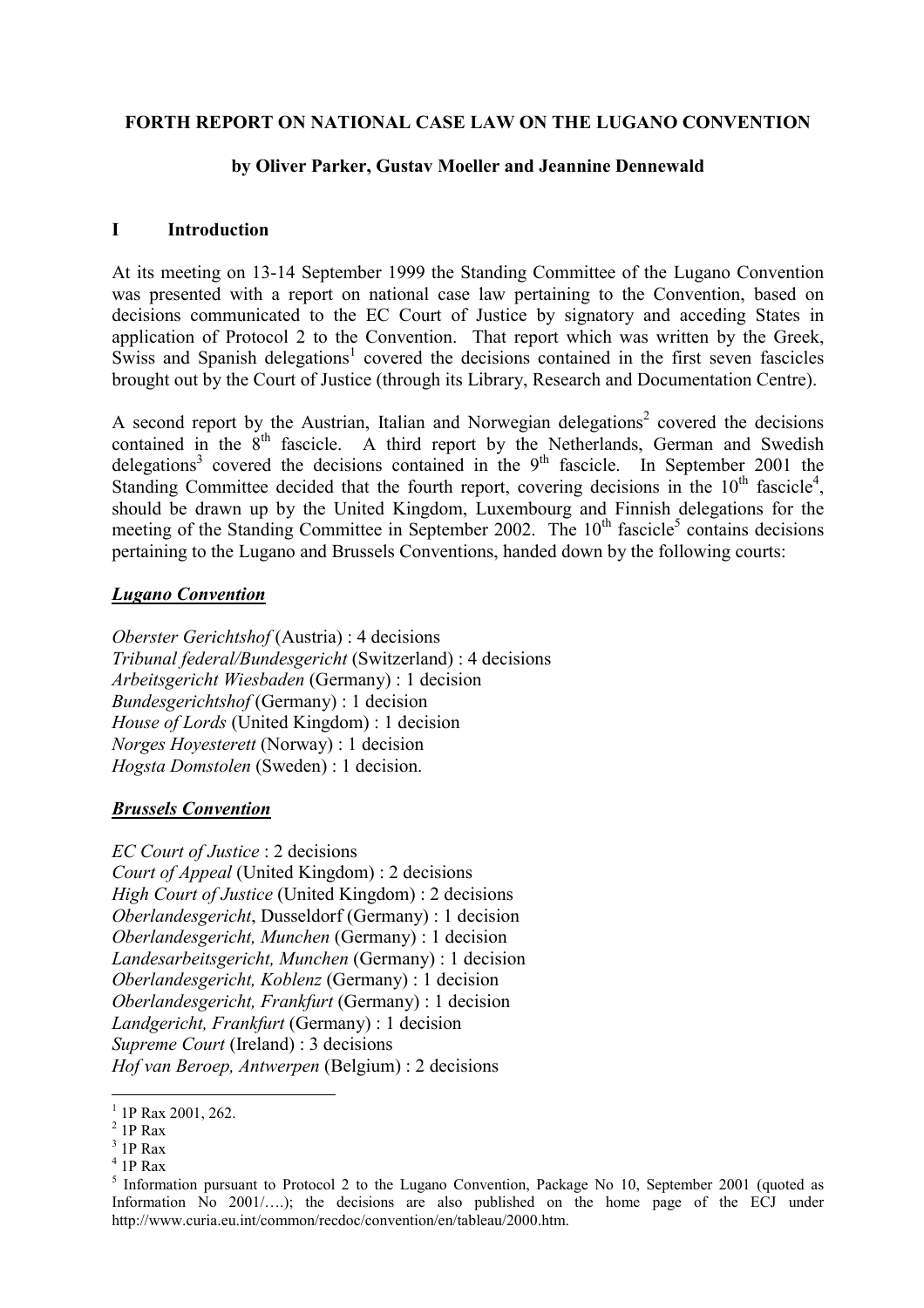*Tribunal de 1 ere instance, Bruxelles* (Belgium) : 1 decision *Corte di Cassazione* (Italy) : 3 decisions *Oberster Gerichtshof* (Austria) : 2 decisions *Hoge Raad* (Netherlands) : 3 decisions *Gerechtshof's Gravenhage* : 1 decision *Hojesteret* (Denmark) : 1 decision *Cour d'appel d'Orleans* (France) : 1 decision *Cour díappel de Versailles* (France) : 1 decision *Cour díappel de Rouen* (France) : 1 decision *Cour de cassation* (France) : 1 decision *Cour d'appel de Luxembourg* (Luxembourg) : 5 decisions.

It should be pointed out that the EC Court of Justice (ECJ) is dependent on information on national case law provided by national authorities. Thus, the national decisions pertaining to the Lugano and Brussels Conventions that the Court has been able to disseminate do not necessarily constitute a complete compilation of such decisions by national courts. This should be borne in mind when reading this report.

As was the case with the first, second and third reports, this report will also concentrate on the decisions on the Lugano Convention  $(13 \text{ decisions})^6$ .

### **II Overview of the case law**

### **Articles 1(2) and 6(4)**

 $\overline{a}$ 

1. In its decision of 25 April 2002 the Norwegian Supreme Court had to consider whether the expression "wills and succession" for the purposes of Article 1, para 2 (1) of the Lugano Convention only covers disputes concerning succession rights or in other words only disputes which could not have arisen independently of succession. The question arose in a dispute between one heir and another heir and his wife concerning the effects of a settlement, including ownership of immovable property, between the administrator of a bankrupt estate of a deceased person and one of the two heirs. The other heir alleged that her rights as an heir of the deceased person had been violated by the settlement. The Court held that the exception in Article 1, para 2(1) of the Convention only applied to disputes concerning purely succession rights and that the Lugano Convention thus was applicable in the matter.

2. In the same decision the Court further held that Article 16(1)(a) of the Convention applied to a dispute concerning ownership of immovable property.

3. Finally the Court had to consider whether it was under Article 6 (4) of the Convention possible for the heir - who alleged that her rights as an heir had been violated by the settlement - to combine her action for repayment of rent relating to that property with her action concerning ownership of the immovable property. The defendants alleged that the dispute was not a matter relating to a contract, since the claimant had denied that there was a valid transfer of ownership of the immovable property from the deceased person to the heir. The Court held that an allegation that the transfer of the immovable property was invalid could not in a case like this render Article 6 (4) of the Convention inapplicable. If that was the case and the claims could not be combined, the consequence would be that the claims had to be brought in two

<sup>&</sup>lt;sup>6</sup> Courts in the Contracting State to the Lugano Convention have different traditions as to the disclosure of the considerations which led to their decisions. A fair comparison of cases is thereby complicated.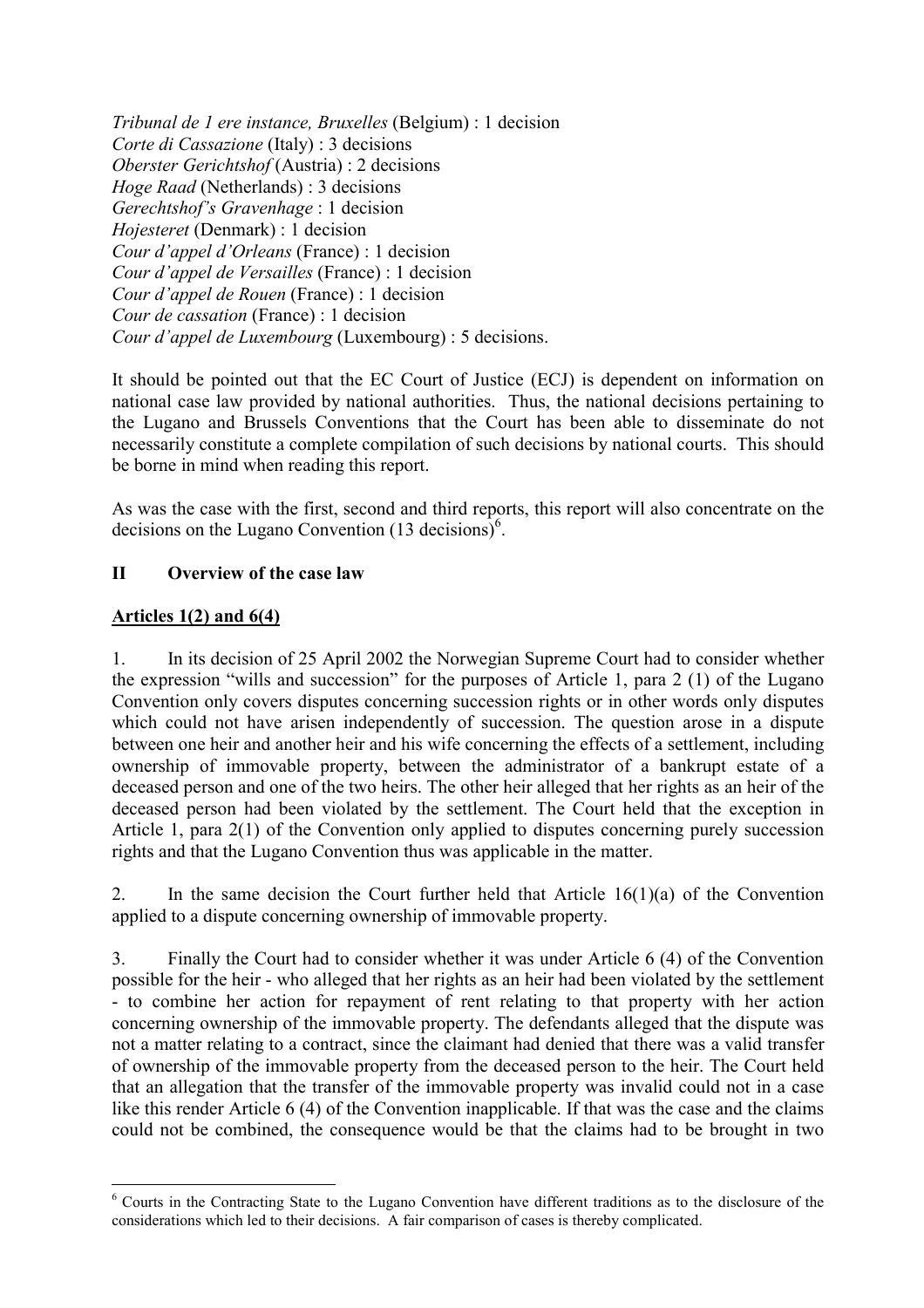different proceedings even though all claims had arisen out of the same contract. Thus Article 6 (4) was in any case applicable as far as the action was brought against the other heir.

4. As far as the action also was brought against the other heir's wife the Court observed that there was no contract between her and the deceased person. The immovable property had been transferred to her without compensation by her housebound. The latter had acquired the immovable property by a contract from the deceased person In a case like this, where the courts of the Contracting State, in which the immovable property is situated have exclusive jurisdiction as to the dispute concerning immovable property, it would having regard to socalled procedural economy be inappropriate not to allow the claimant to combine his claims concerning ownership and repayment of rents relating to that property.

5. Under Article 6 (4) of the Convention the law applicable to the question whether the actions may be combined was in this case Norwegian law. Since combination of the actions was allowed under Norwegian law, the Norwegian courts had jurisdiction as to all claims in the case.

# **Article 2**

6. In a final judgment dated 12 October 2000 the British House of Lords (*Canada Trust Co and others v Stolzenberg and others* (No  $2<sup>7</sup>$ ) considered the date on which a person is "sued" for the purposes of the Convention's main rule of jurisdiction in Article 2, and the rule on multiple defendants in Article 6(1).

7. In this case the plaintiff wished to bring proceedings in England against multiple defendants, only one of whom, defendant S, was domiciled in England when the writ was issued. The writ was then served on all the defendants, except defendant S, who was served three months later by which time he had left England in an attempt to evade service and it was possible that at that moment he was no longer domiciled in England. Subsequently several of the defendants applied to the English courts to have the service on them set aside on the ground that the English courts had no jurisdiction over them. In respect of the defendants domiciled in Switzerland the plaintiff relied on Articles 2 and 6 on the basis that defendant S was domiciled in England at the time the writ was issued against him. These defendants argued that a person was "sued" for the purposes of these provisions on the day when the writ was served on him, and not on the day when it was issued. This contention was rejected at first instance and in the Court of Appeal, and these defendants then appealed to the House of Lords.

8. The House of Lords held that for the purposes of Articles 2 and 6 the word "sued" referred to the initiation of proceedings and accordingly the English courts took jurisdiction over a defendant, for these purposes, on the date that the writ was issued. The court gave the following reasons for this conclusion. First, such a conclusion was supported by the language of the Convention which used the expressions "sued", "bring proceedings" and "instituted proceedings" interchangeably. Secondly, it protected one of the major aims of the Convention, namely the achievement of predictability and certainty at all stages for all the parties involved. The time of lodging of the legal process with the court would be a matter of record in all national legal systems, whereas proof of valid service depended on evidence. Even if there were differences between legal systems as to how proceedings were initiated, the date of their initiation appeared to be a readily available point of reference. And thirdly, if the date of service was to be used as the operative date for the purposes of Articles 2 and 6, some defendants, like defendant S in this case, would be able to evade the service of process when

 $\overline{a}$  $7$  12 October 2000, the All England Law Reports [2000] vol 4, p 481.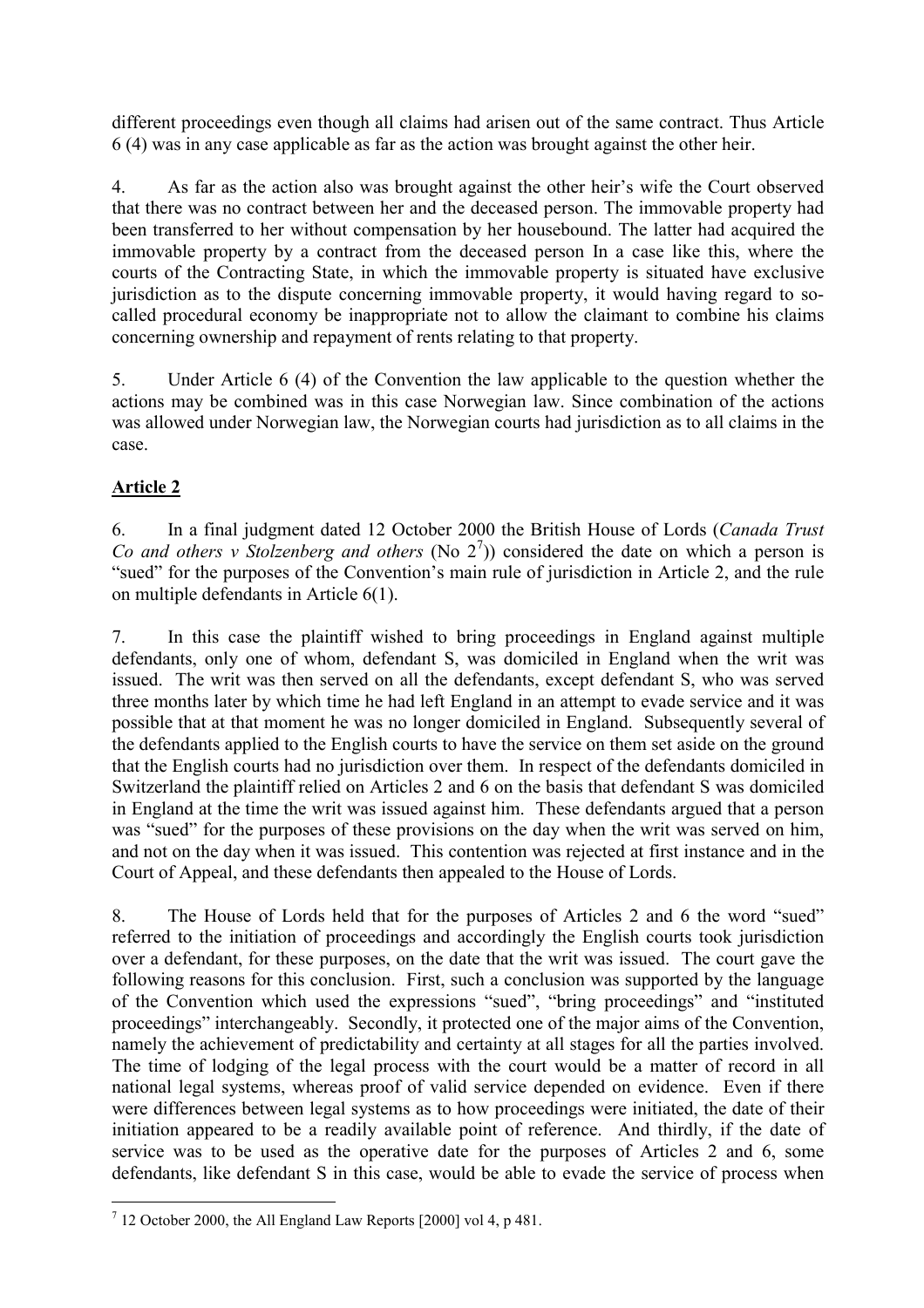they became aware of the incipient proceedings. That risk was particularly significant in a claim against a multiplicity of defendants.

9. Another issue decided by this case concerns the standard of proof to be applied by the English courts in considering whether a court's jurisdiction has been established for the purposes of the Convention. In Shevill v Presse Alliance<sup>8</sup> the Court of Justice held that it is for the national court to determine this standard of proof, provided that this does not impair the effectiveness of the Convention. The House of Lords, upholding the decision of the Court of Appeal, held that the plaintiff need only demonstrate a good arguable case that the jurisdictional facts on which he relies are present. This test is applied generally by the English courts to jurisdictional issues outside the context of the Convention.

10. This conclusion has been criticised<sup>9</sup> on the basis that it may impair the practical effect of the Convention. For example an English court may consider that the necessary jurisdictional basis is probably absent perhaps on the ground that there may well be a valid choice of court agreement in favour of the courts of another Contracting State; however the court will continue with the proceedings, provided there is still a good arguable case that the validity of that agreement could be successfully questioned. It may subsequently decide that it has in fact no jurisdiction under the Convention because the agreement is valid, but it will still neveretheless give a judgment on the merits. The problem is that English law appears to preclude any further ruling on the issue of jurisdiction, once an initial finding on that issue has been made. It has been suggested in the light of this that a higher standard of proof should be applied to the determination of such issues, for example the balance of probabilities. In the Canada Trust Co case the House of Lords rejected such a test on the basis that its adoption would sometimes require the trial of the issue or at least the cross-examination of deponents to affidavits and that this would cause significant extra expense and delay for the parties to the litigation.

## **Article 5(1)**

11. In a judgment of 28 June 2000, the Oberster Gerichtshof<sup>10</sup> in Austria, ruled that, for the purposes of applying and interpreting the provisions of the Lugano Convention, it is necessary to apply the case law of the Court of Justice of the European Communities and of the national courts of the Member States on matters concerning the Brussels Convention, so as to obtain uniform application of the Lugano and Brussels Conventions throughout the whole of the territorial area to which those two conventions apply.

12. It was decided that Article 5 (1) of the Lugano Convention, interpreted in accordance with the case law of the Court of Justice, does not apply to an action brought by the purchaser of a defective product against the manufacturer, when the latter was not the vendor from whom the purchaser had bought the product.

13. It was decided that purely financial loss is not covered by product liability. Apart from in the case of product liability, the purchaser cannot rely on Article 5 (3) of the Lugano Convention to sue the manufacturer of goods which are merely defective and which the purchaser has bought from another vendor.

 $\overline{a}$ 

<sup>&</sup>lt;sup>8</sup> Case C-68/93[1995] ECR1-415.

<sup>&</sup>lt;sup>9</sup> Civil Jurisdiction and Judgments Briggs and Rees (3<sup>rd</sup> edition 2002 at p215).

<sup>&</sup>lt;sup>10</sup> Published in: Österreichisches Recht der Wirtschaft 2001, pp. 21-22; Juristische Blätter 2001, pp. 185-188; Zeitschrift für Rechtsvergleichung, internationales Privatrecht und Europarecht 2001, p. 32 (summary).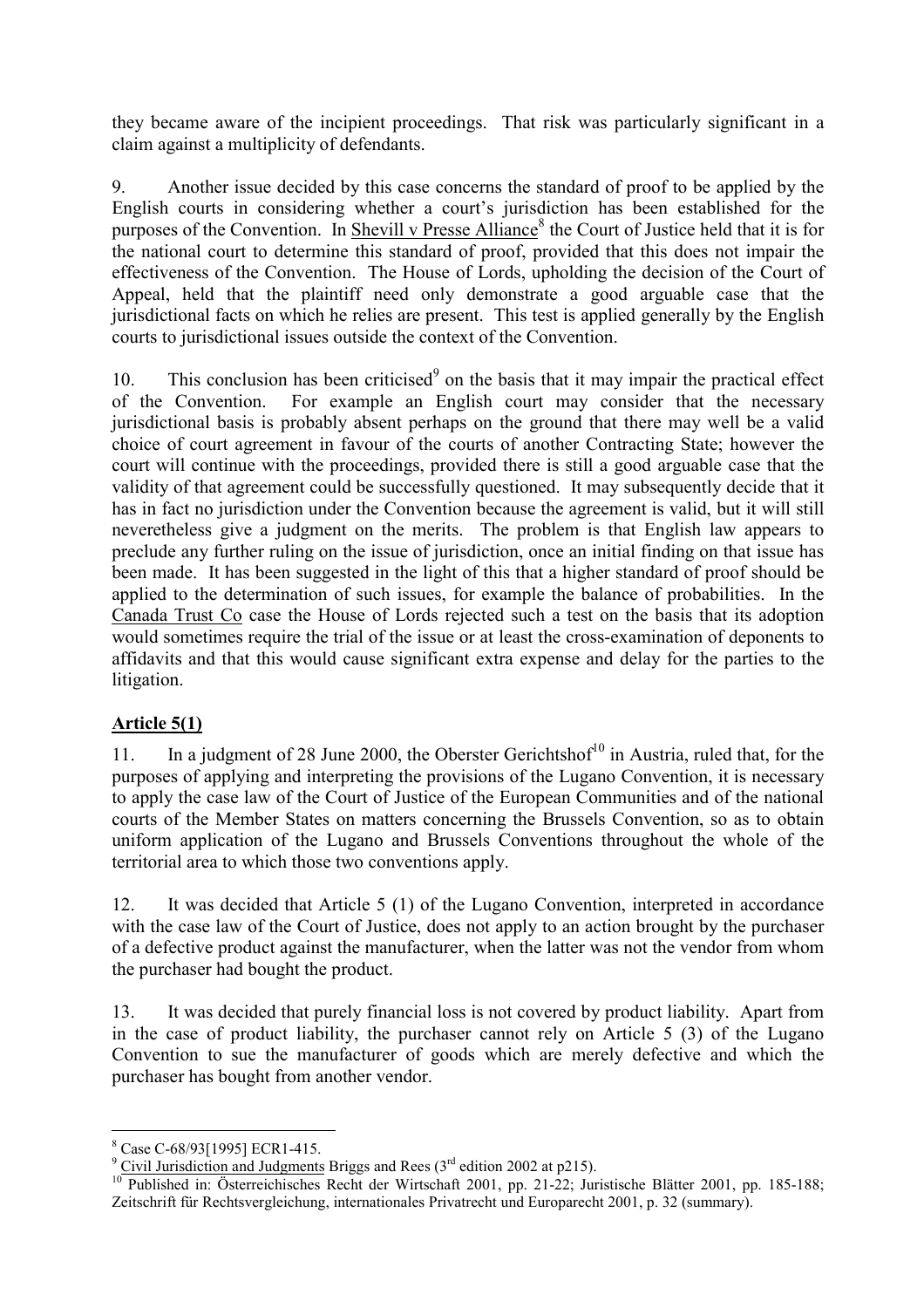### **Article 6(1)**

14. The British House of Lords (in *Canada Trust Co and others v Stolzenberg and Others* (No  $2^{11}$ )) decided that for the purpose of the rule in Article 6(1) on multiple defendants (and also in relation to Article 2) a person is "sued" on the date a writ is issued, rather than the date on which it is served on him by the plaintiff<sup>12</sup>. The court also rejected the argument that a plaintiff could only rely on this article, if the "anchor defendant", that is the defendant who was domiciled in the jurisdiction in which the proceedings have been brought, had already been served before the other defendants. This conclusion reflected the fact that when a court is considering whether Article 6(1) should be applied, it does so on an *inter partes* basis. In the light of this the court held that the defendant's interests are protected because he has an opportunity to contest those proceedings and the order in which defendants have been served or whether one was served before the issue of proceedings against another is irrelevant.

### **Article 8(1)**

15. In its decision of 3 January 2000 the Swedish Supreme Court<sup>13</sup> had to consider whether the court for the place where the policyholder is domiciled must exercise its jurisdiction under Article 8, para 1 (2) of the Lugano Convention in a dispute concerning the liability of an insurance association as underwriter of a marine insurance agreement because of damage to the rudder of the tanker M/T Barbro. Article 9 of Chapter 17 of the Swedish Maritime Code (sjölagen) provides that such a dispute shall be tried and decided by an average adjuster (particular average).

16. The Swedish Supreme Court held that the above mentioned provision of the Lugano Convention gives the shipowners the right to sue the insurance association in the court for the place where the shipowners have their seat. The provision meant an advantage for the shipowners who are usually regarded as the weaker party. The Court held further that Article 8 para 1 (2) of the Lugano Convention requires that a party shall have a possibility to institute court proceedings in order to get a judgment, which is entitled to enforcement in the other Contracting States. Since the Lugano Convention prevailed over Swedish national law the shipowners had the right to sue the insurance association in the court for the place where the shipowners had their seat, even though no particular average had been rendered in the dispute

### **Article 17**

17. In two cases before the German and Austrian courts judgments were given on the basis of Article 17 of the Lugano Convention.

18. In the first case, the applicant, domiciled in Austria, brought an action, before the Austrian courts, for compensation for a loss resulting from a delivery which did not conform to the terms of an exclusive distribution contract. The defendant claimed that the original contract did not include a jurisdiction clause, and that the jurisdiction clause had been added, by the applicant, without his knowledge or consent.

 $\overline{a}$  $11$  12 October 2000, the All England Law Reports [2000] vol 4, p 481.

<sup>&</sup>lt;sup>12</sup> This issue has been dealt with in more detail in an earlier section in this report: see paragraphs 6 to 10 above.

<sup>&</sup>lt;sup>13</sup> Swedish Högsta domstolen, 3 January 2000, Nytt Juridiskt Arkiv, 2000 1p. 3. Information No 2001/55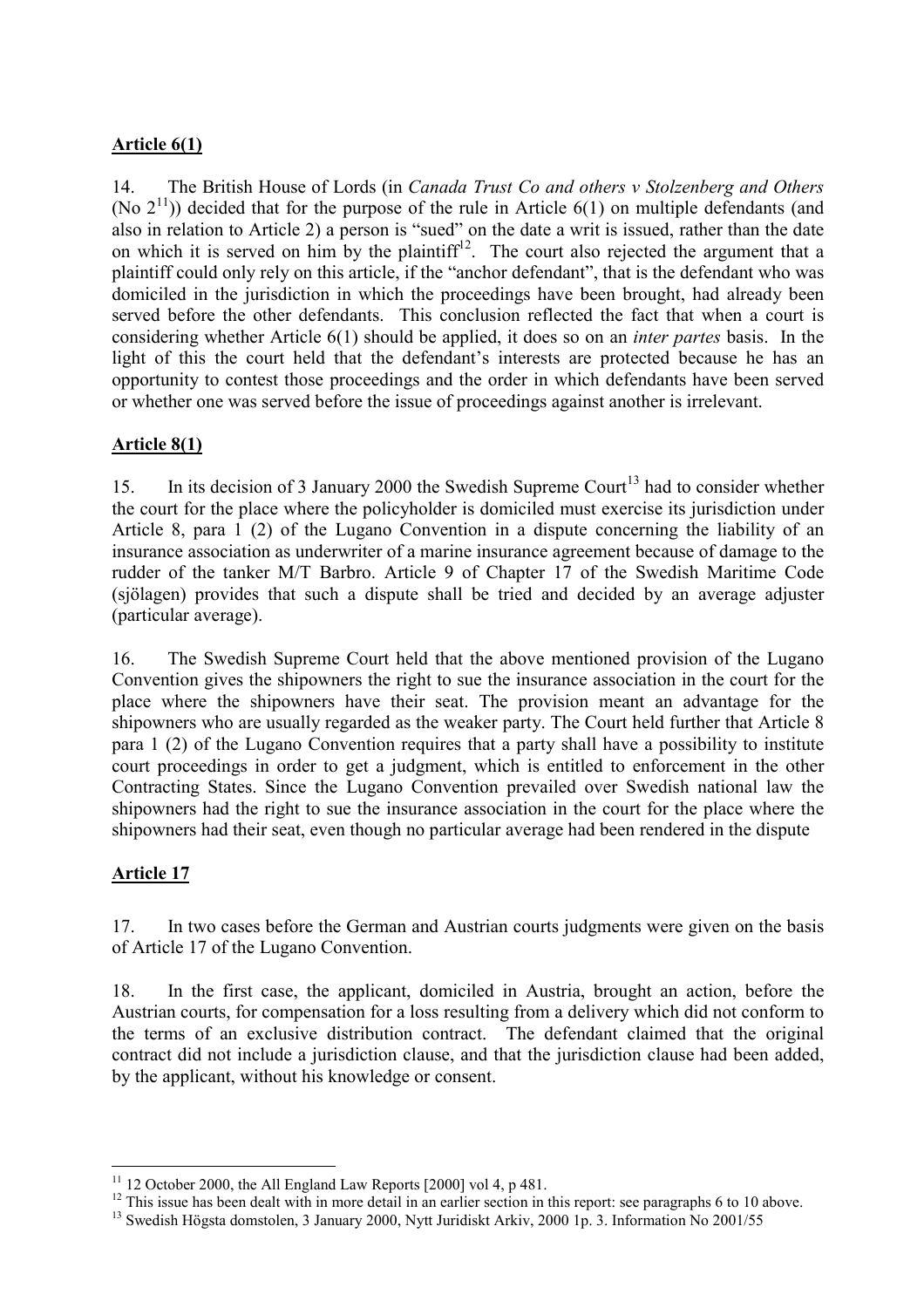19. The court of first instance ruled (and this ruling was confirmed by the Oberster Gerichtshof<sup>14</sup> in Austria, on 29 August 2000) that the concept of jurisdiction is an autonomous concept within the Lugano Convention. In order for a valid jurisdiction clause to exist, it is necessary for the wills of the parties to be in agreement on the principle and content of that clause, and that meeting of wills must be clearly and unequivocally manifest. It is for the courts to examine the question of whether such a meeting of wills exists, and they do so in accordance with the procedural rules of the Lugano Convention and not in accordance with national rules.

20. The Oberster Gerichtshof, finding that the jurisdiction clause relied on by the applicant was not included in the original contract and that it was impossible in point of fact to determine the moment when the said jurisdiction clause was added and thus to determine whether or not there was consent between the parties, made the applicant bear the consequences of this lack of proof by dismissing his action.

21. The other case concerns the procedural conditions of a jurisdiction clause contained in a pro forma, drawn up in advance by the bank and bearing only the bank's stamp.

22. In the case in question, the bank granted a loan to a German company which had its registered place of business in Germany but whose manager was a person domiciled in Switzerland. The wife of the manager of the company, who was acting as guarantor in respect of the said loan, received by post the guarantee form, drawn up in advance and bearing only the stamp of the bank. She signed it and returned it to the bank.

23. When the company became insolvent, the bank claimed payment of the guarantee before the courts specified in accordance with the jurisdiction clause. In order to avoid paying the guarantee, the guarantor claimed that the court seised of the matter did not have jurisdiction because the said clause was invalid. Under the terms of the jurisdiction clause and pursuant to Article 17 (2) of the Lugano Convention, the court of first instance declared that it had jurisdiction.

24, The Oberlandesgericht confirmed the first judgment and ruled that the jurisdiction clause was valid. It held that since the only thing that mattered was that an agreement between the parties determining jurisdiction should exist in writing, in whatever form, the fact that there was no signature by the responsible individual in the bank was regarded as irrelevant.

25. Reviewing the decision by the Oberlandesgericht, the Bundesgerichtshof<sup>15</sup> in Germany. ruled on 22 February 2001 that the disputed jurisdiction clause did not comply with the procedural conditions set by the Lugano Convention. It held that since Article 17 of the Lugano Convention and Article 17 of the Brussels Convention were identical, it was necessary to refer to previous judgments by the Court of Justice of the European Communities. That Court's strict interpretation requires that each party should give its consent in writing and that that consent must be shown clearly in the text, the author of which must be identifiable from that text.

 $\overline{a}$ <sup>14</sup> Reference: 1 Ob 149/00v.

<sup>&</sup>lt;sup>15</sup> Published in: Betriebs-Berater 2001, pp. 959,060; Wertpapier-Mitteilungen 2001, pp. 768-769.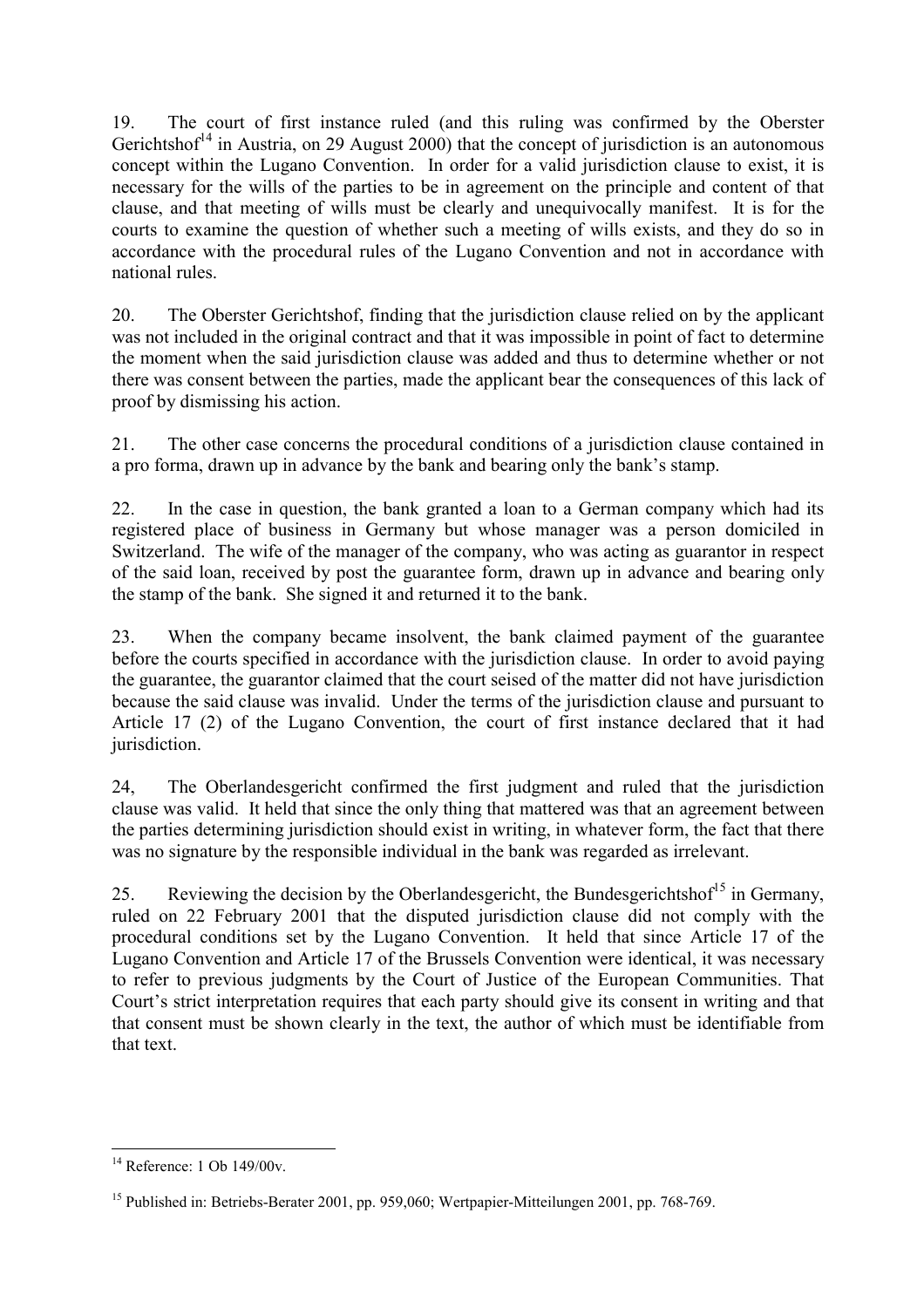#### **Article 27(1)**

26. In this case, the question before the Swiss Federal Court (BGE 126 III 534) was whether a judgment emanating from the English High Court of Justice, awarding the plaintiff in excess of £700,000.- on the basis of a gambling debt, could be refused recognition under Article 27 No. 1 of the Convention. The issue arose for two reasons. First, in March of 1920, the Swiss Constitution was amended to prohibit the operation of any casinos on Swiss territory. Second, Article 513 of the Swiss Code of Obligations provides that gambling debts will not be enforced in the Swiss courts. As a result, in two decisions dating from 1935, the Federal Court had found that the non-enforcement of gambling debts represented a strong public policy in Switzerland, such that even when Swiss conflicts law required the application of foreign law on the gambling contract, that law would not be applied to the extent it allowed for the enforcement of a gambling debt.

27. These decisions remained good law for quite some time. However, during the 1990s, the constitutional prohibition of casinos was abolished and the Code of Obligations amended so as to allow the enforcement of those gambling debts that have been incurred in one of the new federally licensed casinos. As a result, the Federal Court found that the non-enforcement of a gambling debt can no longer be considered a violation of Swiss public policy today. Thus, the judgment of the English High Court could not be refused recognition and enforcement under Article 27 1.

### **Articles 27(2)**

 $\overline{a}$ 

28. Article 27(2) of the Lugano Convention and certain related issues have been the subject of two Austrian decisions.

29. In the first case, on 15 February 1999 the Austrian court of first instance (Bezirksgericht, Villach) dismissed an action seeking a court order enforcing a German executory judgment dating from 1996, on the grounds that the procedures for the serving of the document instituting proceedings required under the Austro-German Convention had not been complied with.

30. On 1 July 1999 the appeal court (Landesgericht, Klagenfurt) confirmed the first decision. Finding that it was not the bilateral convention but rather the Lugano Convention, which had just come into force between Germany and Austria, which was applicable to the case in question, the appeal court ruled that, in accordance with Article 46 the document instituting proceedings had been served, but that no evidence had been produced to prove that the document had been served in accordance with the provisions of Article 27 of the Convention. Because of this, and because of the fact that this problem had not yet been the subject of a judgment by the Oberster Gerichtshof, Austria, the court ruled that it was possible to bring an action.

31. On 12 July 2000 the Oberster Gerichtshof<sup>16</sup> decided that the payment order (Mahnbescheid) constituted a document instituting proceedings and the enforcement order

<sup>&</sup>lt;sup>16</sup> Published in: Jus-Extra 2000 No 191, p. 51 (summary); Österreichisches Recht der Wirtschaft 2001, p. 154 (summary).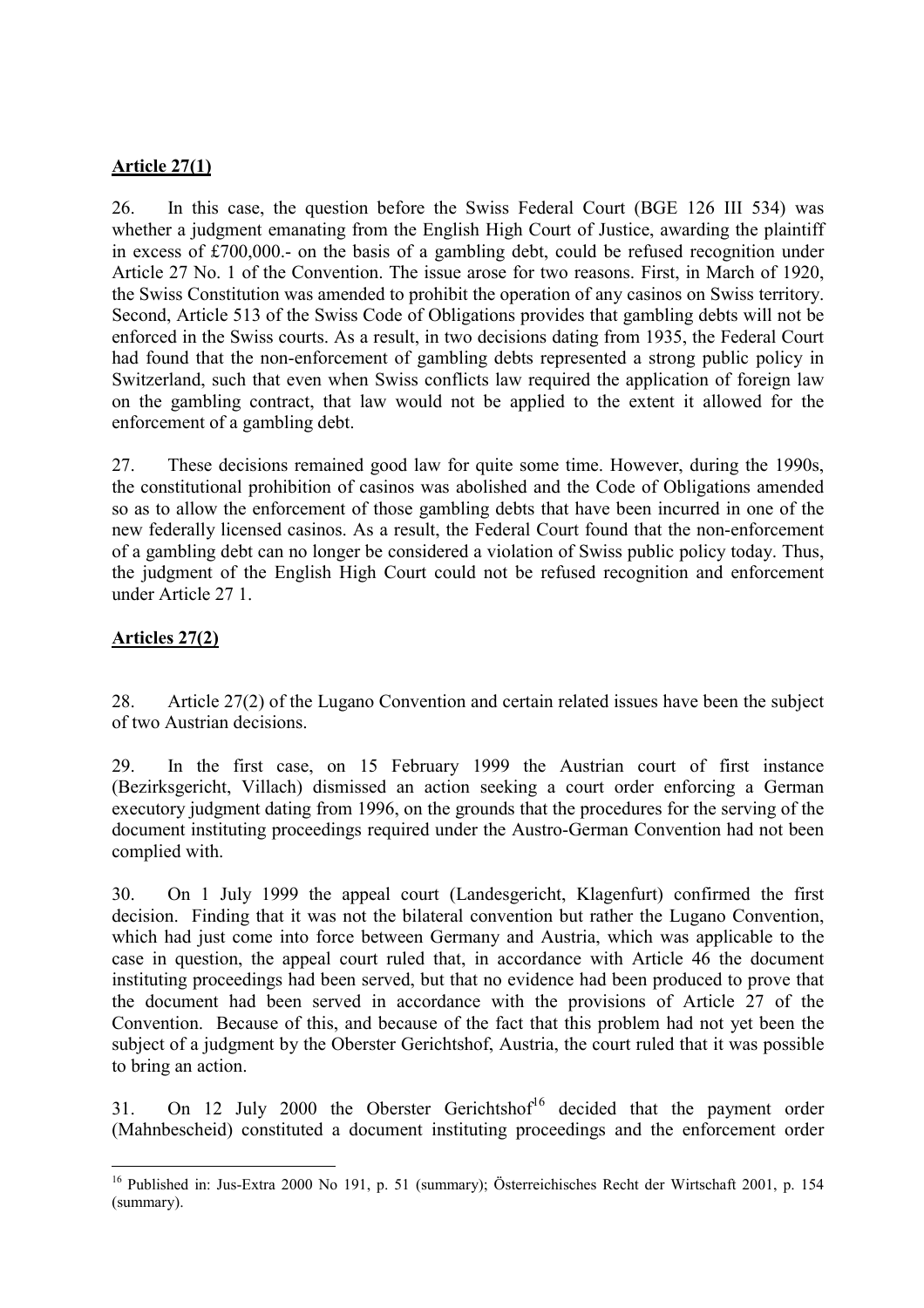(Vollstreckungsbescheid) constituted a judgment in default of appearance within the meaning of Article 27 (2) of the Lugano Convention. In the absence of any document initiating proceedings which establishes the specific circumstances, under Article 48 (1) of the Convention it is sufficient if there is a certificate indicating that the document has been duly served and giving the date of service.

32. The second case concerns an action before the Austrian courts seeking the enforcement of a German court decision fixing the amount of debts.

33. The Austrian court of first instance (Bezirksgericht, Villach) dismissed this action on 24 January 2000. Taking the view that the Lugano Convention was applicable, it decided that serving the document initiating proceedings by posting it on the court notice board did not meet the conditions for being 'duly served'.

34. On 13 April 2000 the appeal court (Landesgericht, Klagenfurt) overturned the first decision and ruled that the action for review before the Oberster Gerichtshof was admissible on the grounds that, although evidence had been produced to prove that the document instituting proceedings had been served, a judgment given in default of appearance should in any case be regarded as equivalent to a writ of execution.

35. In its judgment of 20 September 2000, the Oberster Gerichtshof<sup>17</sup> in, Austria, ruled that the possibility of bringing a claim, in a State, against a judgment given in default of appearance, did not meet the requirement, set out in Article 27 (2) of the Brussels Convention, that the defendant must be given sufficient time to arrange for his defence before such a judgment is given. Although the posting of the document instituting proceedings on the court notice board may meet the 'duly served' criterion, it does not meet the 'in sufficient time' criterion, unless, owing to special circumstances, the debtor himself is responsible for the fact that the document was unable to reach him. Moreover, an action seeking the fixing of an advocate's fees after the adjournment of the proceedings in which the advocate has represented the debtor party constitutes a document instituting proceedings.

## **Articles 28 and 54**

36. This case before the Swiss Federal Court (BGE 127 III 186) concerned the recognizeability of a judgment given by the English High Court of Justice, which had been rendered by default. Since the parties' contract had included an arbitration clause, the question arose whether recognition of the judgment could be refused for violating a valid arbitration clause. Siding with one opinion represented in the scholarly literature, the Federal Court found that this was not a ground for non-recognition under Article 28 of the Convention. However, the Court nevertheless found the English judgment to be unrecognizeable. The reason for this is no less interesting than the Court's dictum on the issue of recognition of a judgment violating an arbitration clause: in the Court's view, the application of Article  $54b(3)$  requires that there be some way to ascertain the head of jurisdiction on which the rendering court based its authority to adjudicate. This, of course, was not possible since the English court's decision was a judgment by default. Interestingly, however, the judgment creditor, on appeal from the decision not to recognize the English judgment, had produced a certification by a Master of the Supreme Court of England and Wales, to the effect that the English court had based its jurisdiction on Article 17 of the Convention and that service had been properly made.

 $\overline{a}$  $17$  Published in: Jus-Extra 2000 No 191, p. 51 (summary); Österreichisches Recht der Wirtschaft 2001, p. 154 (summary).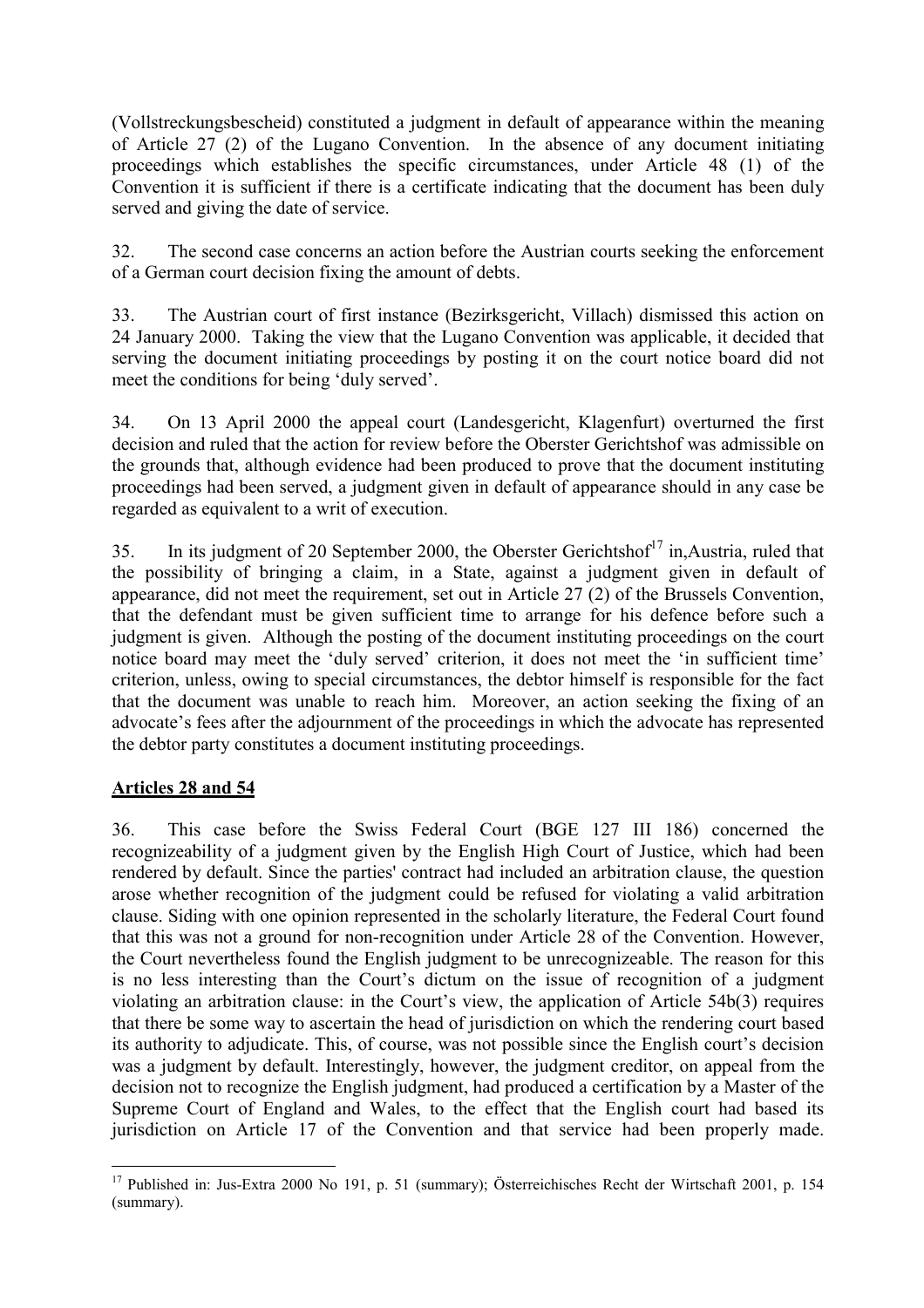Nevertheless, the Swiss Federal Court was of opinion that this certification did not suffice for the purposes of recognition because it did not fulfill the requirements of a judgment under Article 25; the reason for this was that the defendant could not have participated in the proceedings leading up to the Master's certification.

## **Article 57 and Protocol No 3**

37. A dispute before a German employment tribunal concerned a German association with its own legal personality which had negotiated collective agreements under Norwegian law with a construction company employing employees seconded from Norway to German shipyards.

38. The association asked the employer to apply certain provisions of the collective agreements to seconded employees in Germany.

39. In its judgment of 15 April 1998, the German employment tribunal (Arbeitsgericht Wiesbaden)<sup>18</sup> declared that it had jurisdiction. The tribunal found, first of all, that the Lugano Convention was applicable in Germany and Norway, and that the defendant was domiciled in a Contracting State. It decided that only the jurisdiction rules of the Lugano Convention were applicable, and not the national rules.

40. The tribunal also found that, under Article 57 and Protocol No 3 (1) on the application of Article 57, the Lugano Convention does not generally affect the legal acts of Member States, and in particular Council Directive 96/71/EC of 16 December 1996 on the secondment of employees.

41. Consequently, the jurisdiction rule referred to in Article 6 of that Directive takes precedence over the provisions of Article 6 of the Lugano Convention, by virtue of which the courts of the State to whose territory the employee is or was seconded have jurisdiction.

### **Article 1a of Protocol 1**

 $\overline{a}$ 

42. In a case concerning an application for an order for the enforcement in Switzerland of a German final judgment of 1 August 1997, the Swiss Federal Court<sup>19</sup>, on 19 October 2000, gave a ruling on the scope of the Swiss reservation contained in Article 1 a of Protocol 1 of the Lugano Convention. It decided that the reservation ceased to be effective on 31 December 1999 and therefore no longer prevented the recognition and enforcement of judgments given before that date.

43. It confirmed the judgment of the Swiss Obergericht of 18 August 2000 and interpreted Article 1 a as meaning that the grounds for refusing enforcement were valid for the whole of the period of validity of the Swiss reservation, but only for that period, with the consequence that since the expiry of the Swiss reservation any foreign judgment, even if given before 31 December 1999, can be enforced in Switzerland.

<sup>&</sup>lt;sup>18</sup> Published in: Die deutsche Rechtssprechung auf dem Gebiete des Internationales Privatrechts im Jahre 1998 No 143.

<sup>&</sup>lt;sup>19</sup> Entscheidung des Schweizerischen Bundesgerichts B D, 126 111, pages 540 to 543